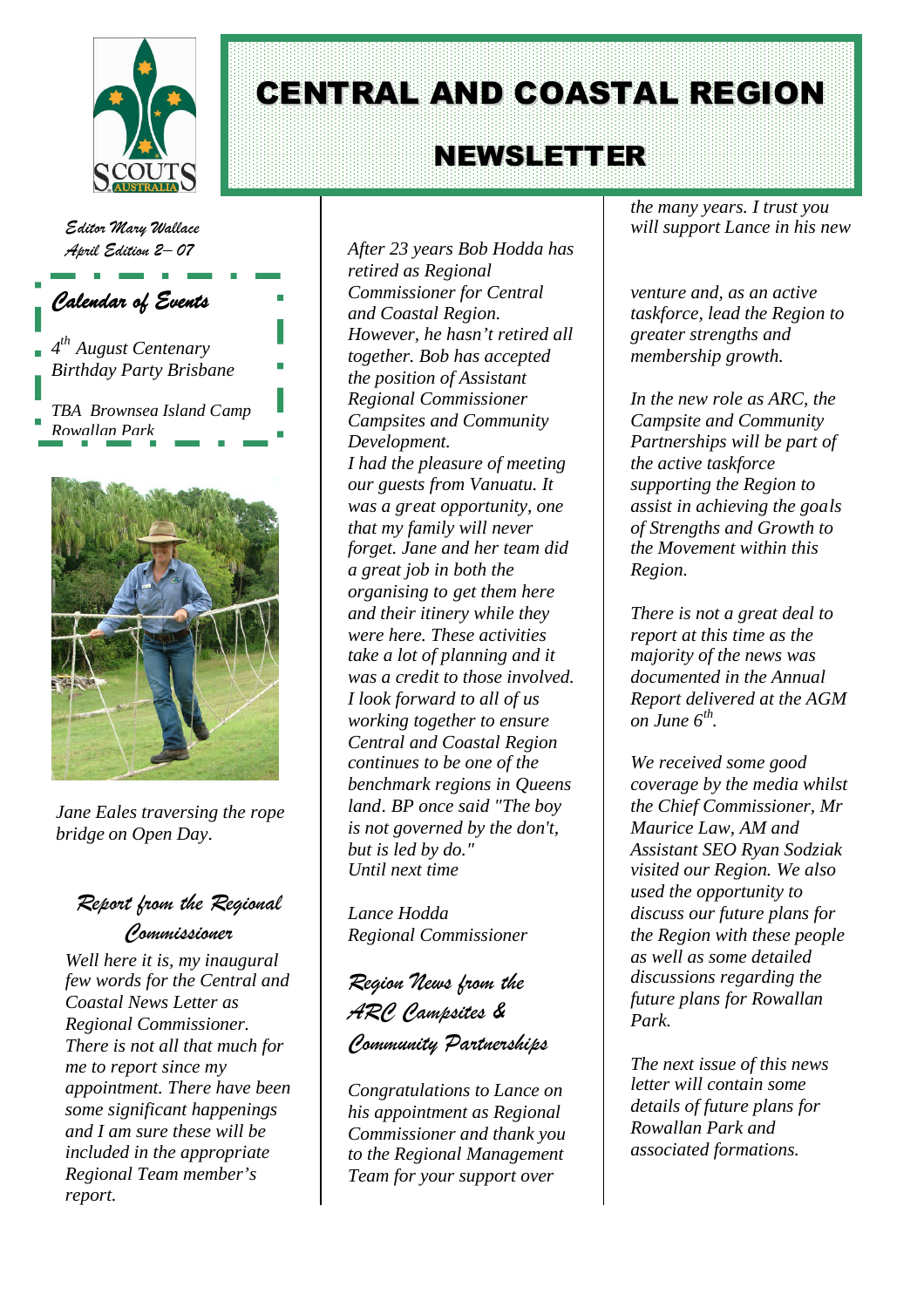*The visit by the Leaders from Vanuatu was most successful with a bond of friendship confirmed beyond any doubt. We offer our thanks to Jane Mumford for her initiative and persistence to achieve the goal of having these people visit our Region. No doubt Jane will give a more in depth report in due course and I would not steal her thunder.*

*Until next issue!*

*R W (Bob) Hodda Assistant Regional Commissioner Campsites and Community Partnerships*

### *Vanuatu Leaders Visit*

*The wait was over and the weeks of planning and emailing were about to reach fruition..it was Monday the 25 June and at 8.25 pm our six Vanuatu leaders arrived in Mackay John Row, Alfred Tony, Timothy, Glarinda, Mathew and Willie, all leaders with the First Tagabe Scout Group, Port Vila, Vanuatu accepted our invitation to a week of informal training in an effort to gain as much knowledge as possible to pass on to their Scout group. The Tagabe Scout Group is trying to rebuild Scouts in Vanuatu and to do this they need to become strong, well trained leaders. Once their group is strong in the knowledge of scouting and they have the relevant infrastructure in place their vision is to spread the scouting movement throughout Vanuatu…a huge task. Mackay welcomed the group with rain, rain and rain along with cold, cold weather but that did not deter them at all. We visited The Mackay Show, had a BBQ at the harbour, visited a combined Rover/Venturer activity, visited Pindi Pindi School, visited Wallace's Cane Farm, looked over Shute Harbour, visited Bowen Scout Group, were interviewed on FM 105.9, spent the day in training with local leaders, had a counter meal with Harry, went shopping, visited the local South Sea Islander community, went to Scouts at MCC, visited the Sarina Sugar Shed, had lunch with the Sarina Scout group, viewed Hay Point and shared a couple of meals and plenty of fellowship with the local leaders. On Sunday morning a very significant and emotional time was shared at Rowallan Park in a very private ceremony. The Vanuatu leaders paid respect to their ancestors at the Kanaka graves, appreciative of the fact that we have respected and looked after them for many, many*

*years. The bond between the Vanuatu and Mackay Scouts became even stronger. On Sunday night a farewell BBQ was held at the Bucasia Hodda's. A great night of fellowship, food and laughs was shared by all. Emotions ran strong as the Vanuatu leaders thanked us with simple yet heart felt words and actions. Early Monday morning it was time to say our final farewells. The Vanuatu leaders turned up with their Aussie flags flying and definitely more luggage than when they arrived, photos, hugs, tears and "when are we going to Vanuatu Dad?" surrounded us ….all too soon the Vanuatu leaders were on their way back home. Although the rain caused the postponement of the Brownsea Island Camp, the leaders assured us they were returning to Vanuatu with strong memories and an increase in knowledge of the basic running of the local scout groups and the award schemes. To all who helped out in any way during the week I sincerely thank you…we could not have done what we did without the team effort. The week has left an impression in all our hearts. Thank you.*

*Jane Mumford Regional Leader Regional Events*



*Uli Siroki- A painting by Tony A Gift to Central & Coastal Region Scouting*

## *Going Green*

*Well that's what they say however I think that scouts have always been green. We may have an environmental charter and run activities designed to encourage being green but have you ever thought about just how green scouts really are. Leaders for years have reused recycled and invented uses for what other people refer to as junk. Have a look in any Joey Scout or Cub*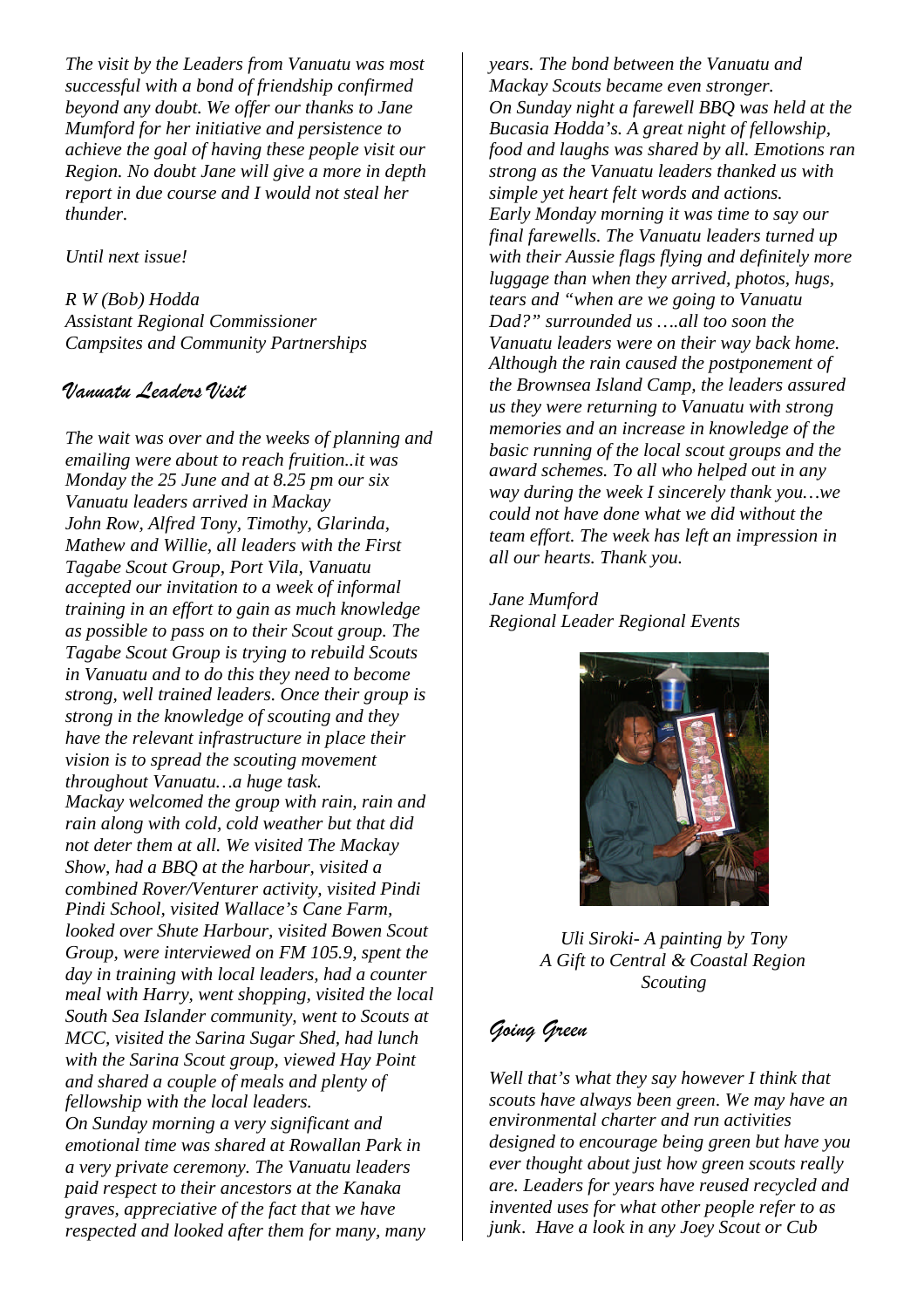*Scout leaders cupboard and I am sure that you will see a huge number of items that are straight out of the "rubbish" wine corks, aluminum foil pie plates polystyrene trays, cardboard tubes of all sizes, film canisters just to mention a few. Then go out to the camp store and take a look around. There are no " one use items" here either. Equipment is mended and repaired until it just can not be repaired any more then it is usually used in a different way for a different purpose Scouts are living the reuse recycle ethos and I am very proud to say that we are very good at it.*

*June saw the celebration of World Environment day at Rowallan Park. Unfortunately the weather decided to give us a challenge and we were not as well supported as we would of liked but it was an extremely successful day. The people who went on the walks had the opportunity to have Irene Champion and Bob Hodda explaining the different plants and the cultural History of these unique walks to them first hand. This is a rare event. We are already planning for the next world environment day so you may like to mark it in your calendars now Sunday June 1st 2008 The fun day will also be on the same day giving all sections the opportunity to complete badge work or just have fun participating in a lot of environment based activities.*

*Sadly Jane Eales who is the coordinator of the Pioneer Catchment Landcare Group has decided that she is leaving that position Jane. She has been of valuable assistance to the Scouts in the past few years and her presence will be greatly missed. Hopefully she will come back and visit in the future.*

*Just a reminder there is Landcare project available in most areas of the region and assistance for the World Conservation badge.*

*Quote: By Albert Einstein Look deep, deep into nature, and then you will understand everything better.*

*Joann Brzozowski*



## *Regional Joey Scout Report*

*Well, here we are again, I have finally recuperated after the Regional Mob Holiday. Our "Outer Space" theme at the beginning of June went very well with a great turn out. In all we had 34 Joey Scouts with their Leaders and family members. This has been the biggest in four years!*

*The weekend started off with a Blast Off, and then a trip through the Rings of Saturn. The Joey Scouts made Comets and did a test fly. They also built and decorated a rocket and made star sun catchers. We had plenty of Space games including, Moon & Mars, Jump the planet, Meteorites and Playacting. Night time activities included a council fire, with a Scouts Own. It became a bit wet for singing round the fire, so we retreated to the activity shed to sing our space songs with one parent playing guitar which sounded fantastic. When the rain eased we returned to the fire to toast marshmallows and make Smores. YUM!*

*Craft included making Pom pom creatures and Space masks. The most popular activity was the Rocket racers. These were balloons blown up, taped onto a straw and flown down a long string. The Joey Scouts kept coming back for more!*

*It was a great weekend and full on. The leaders worked hard to make it fun for the Joey Scouts. Thank You to all the Leaders and family members for making it such a great success.*

*Wendy Harm (Wallaby) RL Joey Scouts.*

### *CQ Rovers June Moot 2007*

*The June long weekend once again saw the annual CQ Rovers June Moot take place in sunny Mackay. The weekend was, by many accounts, a great success and provided all those who attended with a wide variety of activities in line with the theme "Pirates Vs Ninjas." Saturday was "Pirate Day" which saw everyone involved in many different Pirate activities. Firstly crews were taught how to "sing" sea shanty's like a pirate, and was followed with every crew designing their very own pirate flag. There were also offsite activities that took place at a local beach. Cardboard "boat races" were up first, this ended up in more of a "boat*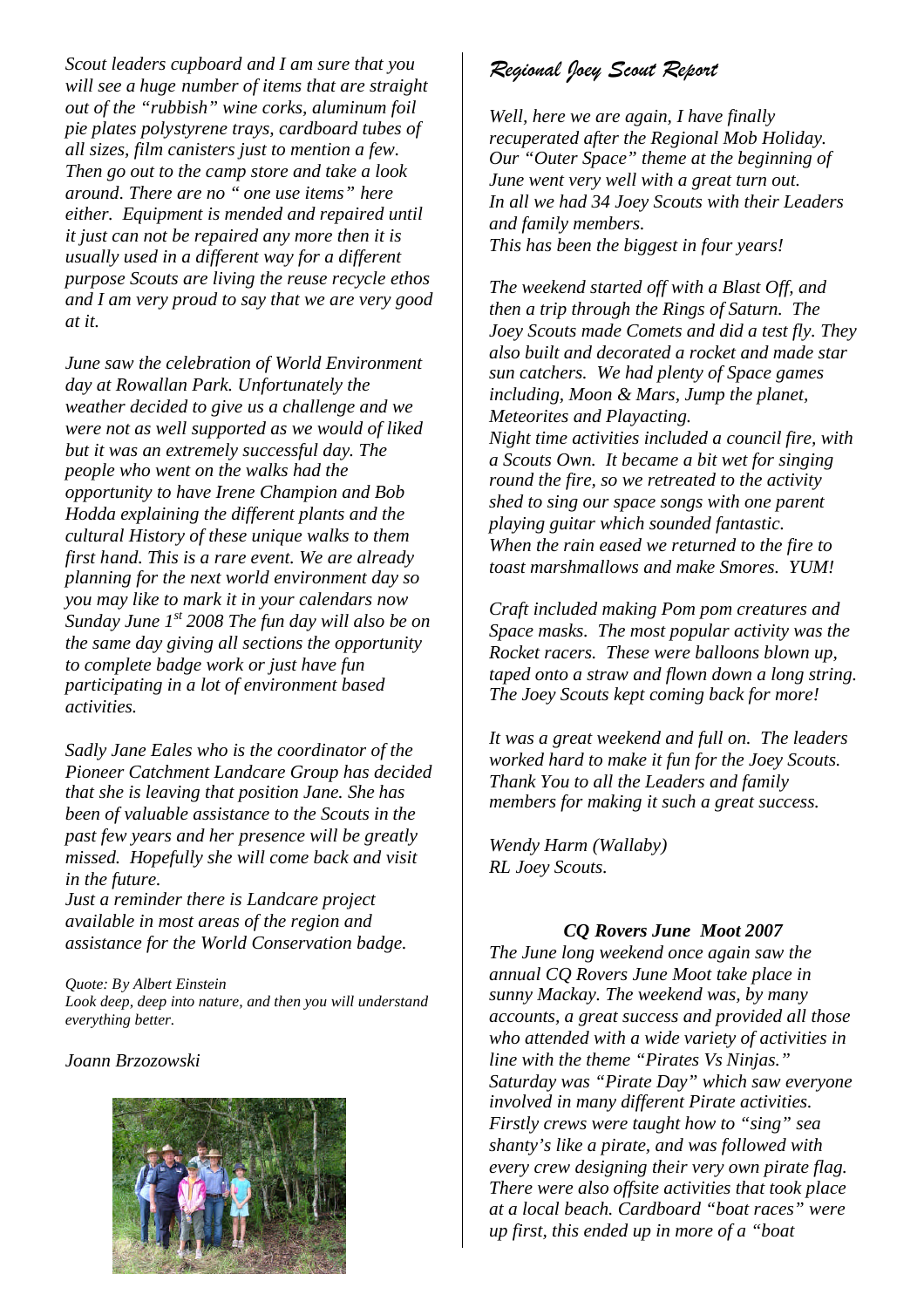*massacre" with only one of the four participating boats making it across the finish line in one piece! There was also a catapult making competition, where every crew had to build their own catapult out of bush poles and fire wet sponges at one another, so what we were left with was a lot of wet Rovers on a rather cold and breezy day at the beach! Sunday, of course, seen "Ninja day" and involved an obstacle course designed to test the Ninja within. Some Rovers proved to have a slightly more developed inner Ninja than others, especially when it came to the ropes course and cargo net activities. Millbank Rovers seemed to be especially skilled when it came to the darts challenge in the obstacle course and won by an astounding 1300 points! We were also fortunate enough to have a Tai Chi instructor come to us, and show us this ancient art which provided everyone a relaxing morning exercise. A car rally was held in the afternoon which allowed many of our visiting Rovers from Brisbane and NQ to see many of Mackay's sights. June Moot has always been a CQ Rover competition and all the activities were marked on a variety of criteria and the winners of this year's June Moot Cup were the Fitzroy Rover Crew! However the efforts of all participating Crews and the individual Rovers themselves made for a weekend that was challenging, rewarding and fun!*

#### *Scott Marshall Crew Leader*



*Rovers doing their Ninja moves*

## *Bowen Scout Group Report.*

*Another term has finished and group life is starting to settle down. Not yet so for Bowen town. We had fireworks last Wednesday to celebrate Nicole's 40th. Hugh reckons he is going to buy a house here and settle down. Baz reckons Bowen is paradise on earth. I reckon I'll be pleased when someone removes the "BOWENWOOD" sign from the town reservoir. All too much for me! I'll just pull my head in and* *let movie mania run its course! (Though I did enjoy seeing hundreds of head of cattle moving around the main streets of town – a sight to behold!)*

*We have had our big event with the Chief and Honoured Guests. Red scarves are the go! Thank you to the Region*



*Team members that have been supporting Bowen this year. Your efforts are appreciated. Particularly, thank you Bob for the time and effort you have personally given to our group in your role as RC.*

*The task that faces the Bowen Group now is to ensure that everything put in place through the course of gaining chartered status continues and becomes self sustaining. This is quite a challenge. Putting things on paper is one thing – making it real is altogether different. Further, doing it in ways that others can easily "pick up and run with" is different again. If you have any tips please let us know!*

*Section programmes have been full. Combined/family activities have included Jamboree of the Trail (JOTT), our Charter Presentation night, ANZAC Day activity and Environment Day in Proserpine. Cub Scouts have been busy with treasure hunts and orienteering, blowing up Milo tins, making a billy and cooking popcorn on a fire accompanied by sausages and potato in foil, making slime and then the fun of seeing who they can hit with it! Scouts have now all gained their Scoutcraft badges and in the process tried cooking pancakes on hex stoves, learnt that something with three legs is called a tripod (still working out what all those other poles and ropes are for) and more recently were honoured to have the Vanuatu leaders spend an evening with them. They played a mean game of duster hockey!*

*We have many kilometers planned on our calendar in the coming term so hopefully we will see you soon, but in the meantime, you are always welcome to come and say hello if you are passing through town!*

*Brolga GL Bowen*

*PS. The Regional Centenary Tea Towel fundraiser idea has gone nowhere. With*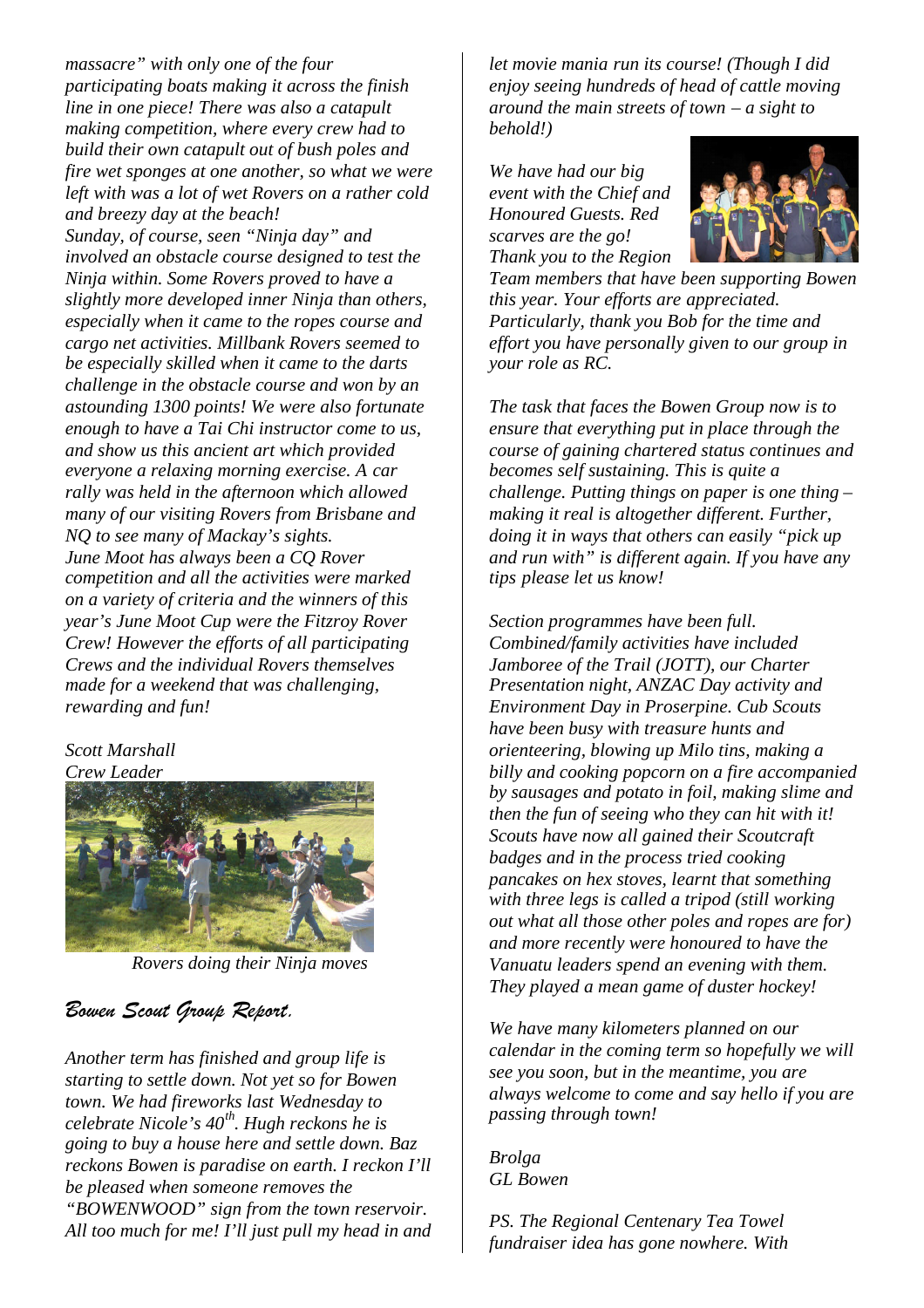*responses from only Seaforth and Whitsunday Coast we decided that a Tea Towel claiming to represent the region, with just the two abovementioned Groups and Bowen would not have gone over well (though I was tempted!!). For now, lack of response has put the idea to bed.*

## *Whitsunday Coast Group*

*The Whitsunday Coast Group has had a very busy time. We were involved in the Environmental Day held in Proserpine where we had our Cub Scouts & Joey Scouts join in for the day which finished off the Joey Scout mob buddy badge and their environment badge.*

*The Joey Scouts had their mob holiday in June which was an outer space theme. Thanks to all of the hard work Wendy Harm put into this weekend. It was a fun filled and successful weekend. I had 4 Joey Scouts attend and all went to great efforts with their costumes, as did my cooks.*

*Our group has been very busy with fundraising. We had a soup stall at the Relay for life. In May we had a stand at the school fete and ran a poo lotto (\$50 board) and held a mothers day raffle. On mothers day we had a pamper day at the den where we had volunteers from beauticians, masseurs, hairdressers, nutrimetics to tarot readings. We had prizes galore donated and food and champagne which all helped make the day a huge success. We raised \$1200 which will be going towards getting the youth members to Brisbane in August for the 100 year centenary weekend. On the 17th June we held a sunset cruise for a couple of hours as well as Auctions and raffles to finish off a great night of entertainment. The youth members are really looking forward to Brisbane and we are really pushing the fundraising each month to keep costs way down as it is a once in a life time experience. We have a new Joey Scout leader and I have just signed up a new Cub Scout Leader so at last I can step back and try and get this group chartered. We have really been struggling with only two leaders and no committee etc, hopefully by the end of the year we will have caught up to the rest of you in the region. I would personally like to thank Wendy Harm for stepping in and helping keep the Cub Scouts going while I trained the Joey Scout Leader. I think she now remembers why she is a*

*Regional Leader and not a youth leader any more.*

*Kathy Ball, LIC Whitsunday Coast Group*

## *Proserpine Scout Group*

*Our Joey Scouts, Cub Scouts and Scouts are all going well with good numbers and great leader involvement in all sections.*

*A Sunday hike was held recently to Mount Rooper at Shute Harbour. This was well planned to beat the showers and everyone slept well that night.*

*This week had the QV 2007 Venturer Scouts stay overnight at our Den, while they took part in local activities.*

*The Proserpine Show was very wet and muddy especially underfoot, but this did not dampen the community's participation. The Scout car park fundraiser still took place, even though numbers were down this year.*

*We are all looking forward to some more of this fine sunny weather and some warm Scouting activities.*

*REMEMBER:- "If you want the rainbow, you gotta put up with the rain"!!!*

*Greg Walker Group Leader Proserpine Group*

## *Mackay City Central Scout Group*

*Leaders Rod and Lyn have been working hard with a small but growing Joey Scout Mob. A range of activities, including a very wet Mob holiday, cooking and scouting stories have kept the Joey Scouts busy.*

*The Cub Scouts, too, have been busy with a similarly-varied range of activities. Leader Debbie has seen quite a number of the Cub Scouts earn badges.*

*Recently 12 scouts attended a weekend camp at Cape Hillsborough. This was right in the middle of the recent long rain period. Miraculously the rain stopped on Saturday morning and stayed away until the scouts were driving back to Mackay on Sunday afternoon. I think scout leader Quoll needs a new name, something more*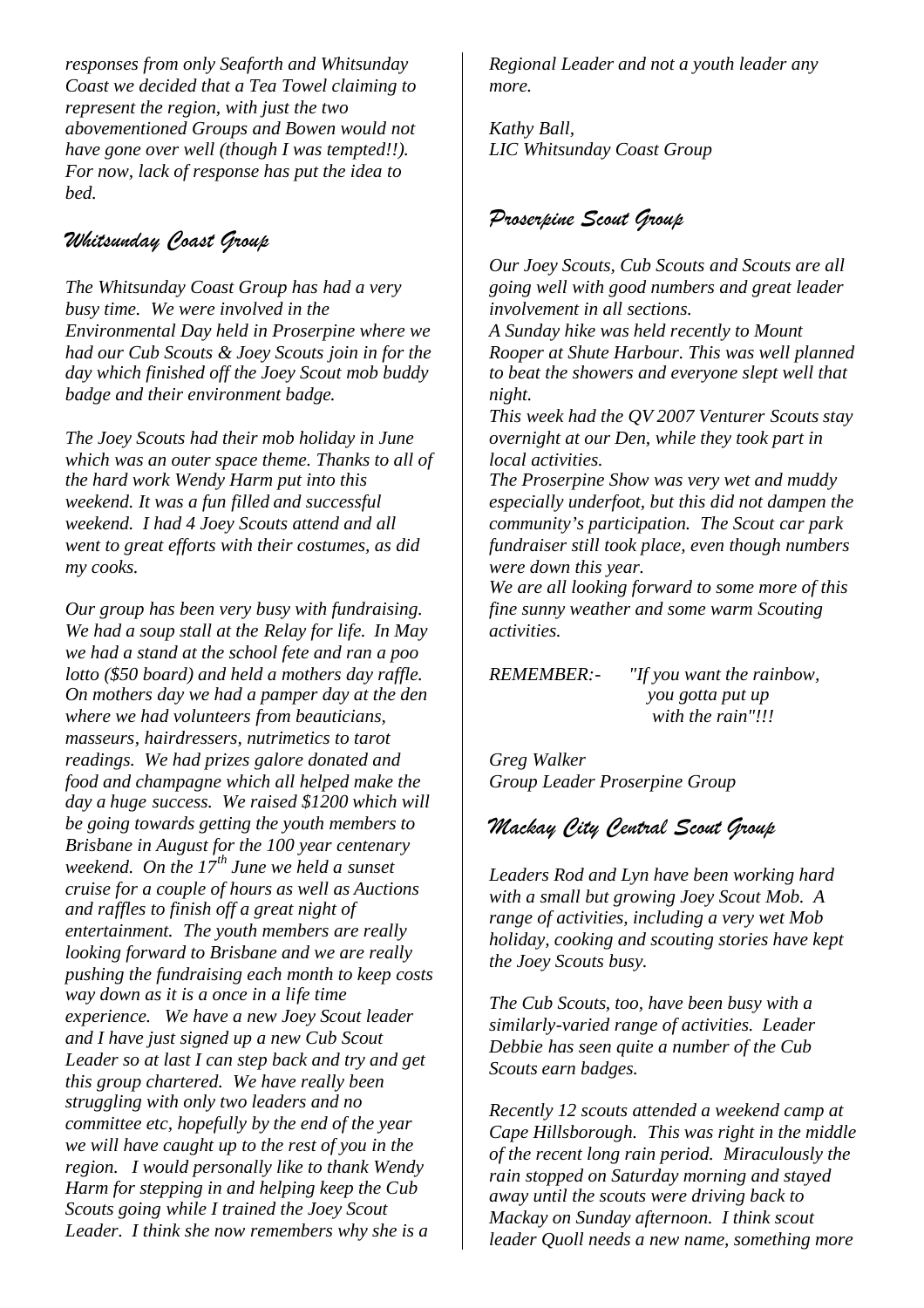*unearthly. Leaders Sandra, Bruce, Gary and Allan and the scouts hiked around the headland towards Smalley's Beach, walked up to Turtle Point, and completed some navigation activities.*

*The Venturer Scouts are raising money for a trip to Carnarvon Gorge later this year. The latest fundraiser has been a chocolate drive. I think some members may need a trip to Carnarvon Gorge to work off the chocolate! Walkerston Eagle Boy pizzeria showed the Venturer Scouts and leaders Don and Sylvia how to make pizzas. They then had a go of their own.*

*On the term's last scout troop gathering we were lucky enough to welcome the six Vanuatu leaders to our den. They watched and took part in a round robin of activities in Mackay's breezy drizzle. The scouts each received a Vanuatu Scouting badge.*

*Brian Harvey and Bob Hodda worked hard and finished the group's 2007 recharter.*

*The group applied for a VSEG grant to buy a range of items including two way radios, kitchen gear, folding tables and a tarp. These should make outdoor activities more comfortable or safer for the leaders.*

*Paul Becker Group Leader Mackay City Central Group*

### *Sarina Scout Group*

*Hello all! The Sarina Scout Group has been very active over the last couple of months. We had a very good showing of members at our local ANZAC Day Parade, from all sections, and their leaders. Our members also had a great day at the Environmental activity day held at Rowallan Park. Many of those attended earned badges or parts of them. I'm sure all who attended had a great time. Thanks Jo. We held a working bee at our den to help with not only cleaning up but also arranging to do an inventory of our equipment, so as we can arrange to upgrade it. Our Joey Scout section has been very busy during that last few months, with a lot of activities and exciting things done both at the den and away. The Cub Scout section has continued on their trip around the world visiting two more countries. Both Japan*

*and South Korea proved to be very exciting. We did activities like origami from Japan, and we had a Cheah Tae Kwon Do demonstration for South Korea. The scout section has also been very busy working towards their various badges. Unfortunately for all sections the weather has not been kind, causing the cancellation of a few activities. All of the members are hoping that these events can be rescheduled later on in the year. We also had a surprise visit from the Leaders from Vanuatu. A BBQ lunch and some sweets to follow made for a good day for all. All of our members that were there thoroughly enjoyed themselves. Brett Tomlinson Group Leader*

## *Banksia Scout Group*

#### *Venturer Scout Section*

*This term a new journey begins with the investiture of 4 Venturers and they have been working towards their Venturer Skills Award, which starts them along the path to the Queen's Scout Award*.

*Banksia took the initiative and raided Mackay City Central Venturers with flour and water bombs it was a good start to some inter-unit rivalry. July will see them vying for the annual Capture the Flag trophy and bragging rites for the next year.*

*Liam and Cuan attended the Back to Basics Camp in May and lent their support to the scouts who were learning some new skills. The raft they constructed was an interesting configuration and I am not sure that it would pass the scrutiny of our water activities people but the fun factor was definitely there. Let's issue the challenge for the Venturers to build a raft stable and big enough to camp and sleep the entire unit in the middle of the dam overnight. Perhaps the Scouts may like to take up the challenge as well, stay tuned for the results.*

#### *Banksia Joey Scouts*

*We have had a huge term - learning about each others pets, sharing and caring about our environment, going to the Mackay SPCA, having the WEAR's carers come to us with a special guest - a baby joey called 'Lucy', traveling to exciting places on safari, visiting the farm and*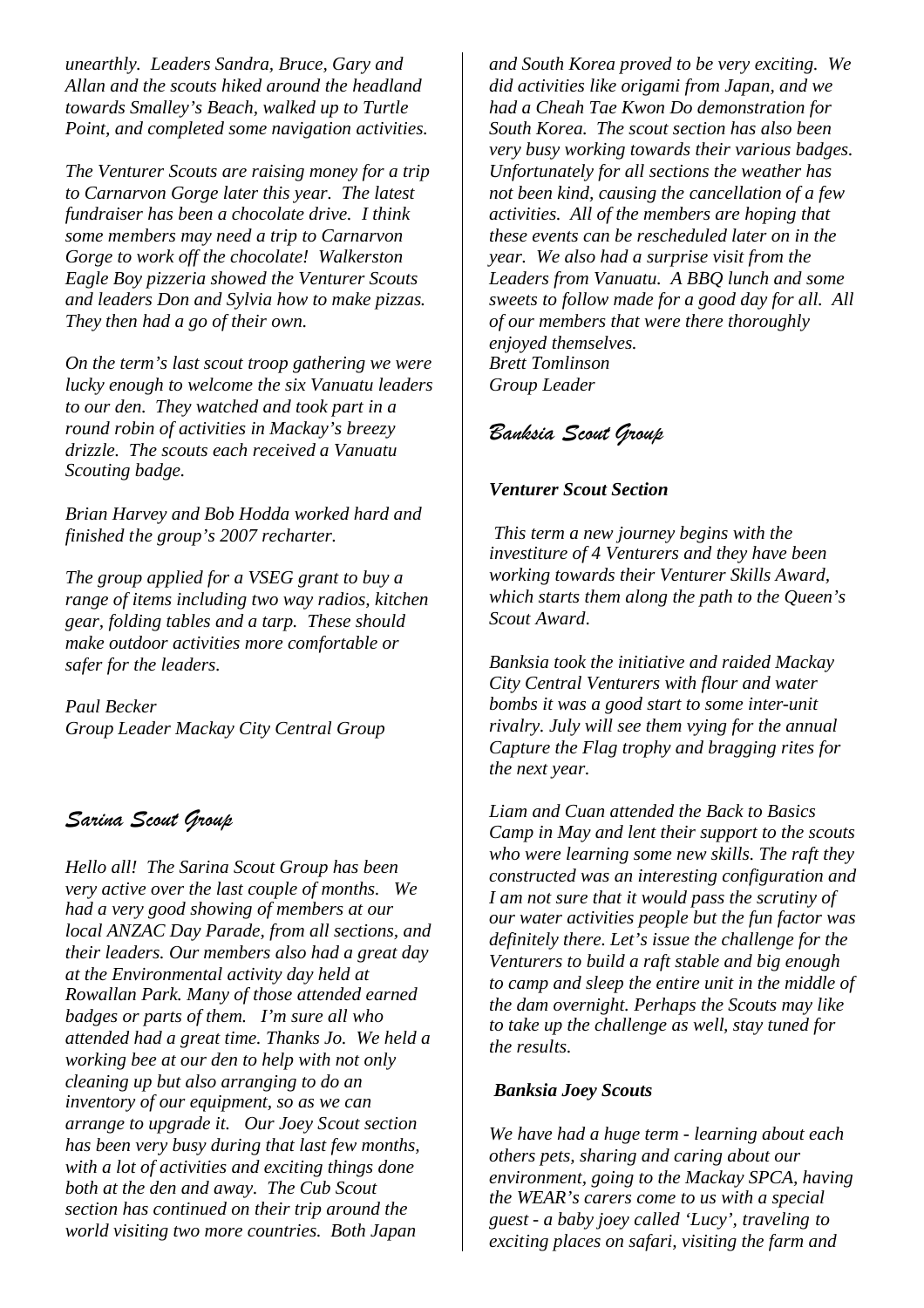*the zoo and finally going to outer space on our Regional Joey Scout Mob Holiday.*

*I think we have earned our two weeks holiday.*

*I would like to thank all the parents who have journeyed with us on our travels; I hope you have had just as good of time as we have had. I would also like to thank my wonderful youth helpers Bilby and Platypus (aka Kea and Chloe). The Joey Scouts love them as much as I do.*

#### *Banksia Scouts*

*Last term was plagued by the unusual weather. Rain, rain and more rain. The Regional Scout Camp, the Spies about Town Wide Game and the Brownsea Island Camp were all cancelled. The weather, however, did not prevent us from attending the Environmental Activity Day and the Anzac March.*

*Our Back to Basics Camp was held in May. This was a learning camp for the upcoming Regional Scout Camp. Our Scout divided into two Patrols and put into practice their ideas for the competition. Cooking and construction were the activities of the week-end. Pot Roast has become a fast favourite of the Banksia Scout Troop.*

*We held a Scavenger Hunt by car, mid term. The Scouts were given a list of items to find. Some of the findings were quite imaginative. A Cowboy hat was on the list with two teams bringing back NRL Cowboy hats. An Uncle Toby's Muesli Packet came back for the listed Uncle. Red Back was victorious.*

*Tom Hallam, Michael Timms and Josh Brozozwski planned their Adventurer Cord Journey and competed in the second week of the June holidays. They were joined by Tyson Morgan, Ryan Lamb and Matthew Timms. The Scouts hiked from Funnel Creek to the Braeside Stockyards via Dennison Creek. They carried all tents, equipment and food on their backs. Congratulations on your achievement boys.*

### *Red Back Patrol*

*Red Back started the Term with an Hawaiian Night, carving replicas of Hawaiian sculptures and tasting some traditional food. They took off to the movies to see Shrek 3 and along with Scorpion worked on a Fitness Programme*

*covering the requirements of the Scout Award. Congratulations Joseph Hill on your Investiture.*

#### *Scorpion Patrol*

*Scorpion worked hard during the Easter Break visiting the Volunteer Marine Rescue along with Red Back and the Daily Mercury. Their first night back was spent on Construction and knotting. Camp gadgets such as a chair, a wash basin and a towel rack were constructed. An International Dinner of Nachos, Spaghetti and Crème Brulee was held at Fitzy's house. Delish! I heard the cooking was pretty good. Scorpion completed a Backwoodsman Patrol Activity involving many facets from cooking to construction, with each member earning their Patrol Activity Badge. Congratulations Tom Hill on your Investiture and Michael Timms on earning your Try Venturing Badge and Adventurer Citizenship Badge.*

#### *Tassie Tigers Patrol*

*The Tigers were up to their elbows in flour making dampers and learning fire safety. The use and care of axes, saws and knives was next on their agenda. They started their Cooking Patrol Activity with a two course international meal cooked on a gas stove. (A meal of Beef Fajitas and Crepe Suzette.) Very tasty! I was lucky enough to get a taste. Congratulations to Cuan Fotheringham for earning his Explorer Citizenship Badge, Explorer Shield and Explorer Cord, to Matthew Timms for earning his Explorer Citizenship Badge and Pioneer Water Safety Badge, to Fiona Fotheringham for earning her Pioneer Water Safety Badge and to Tom Hallam for earning his Adventurer Citizenship Badge.*

*I would also like to congratulate Trent Lamb, Jake Watson, Cuan Fotheringham and Liam McNeill on advancing to Venturers.*

*I wish all boys every success in future endeavours and hope your Venturer experience is a happy one.*

*Jo Timms Group Leader*